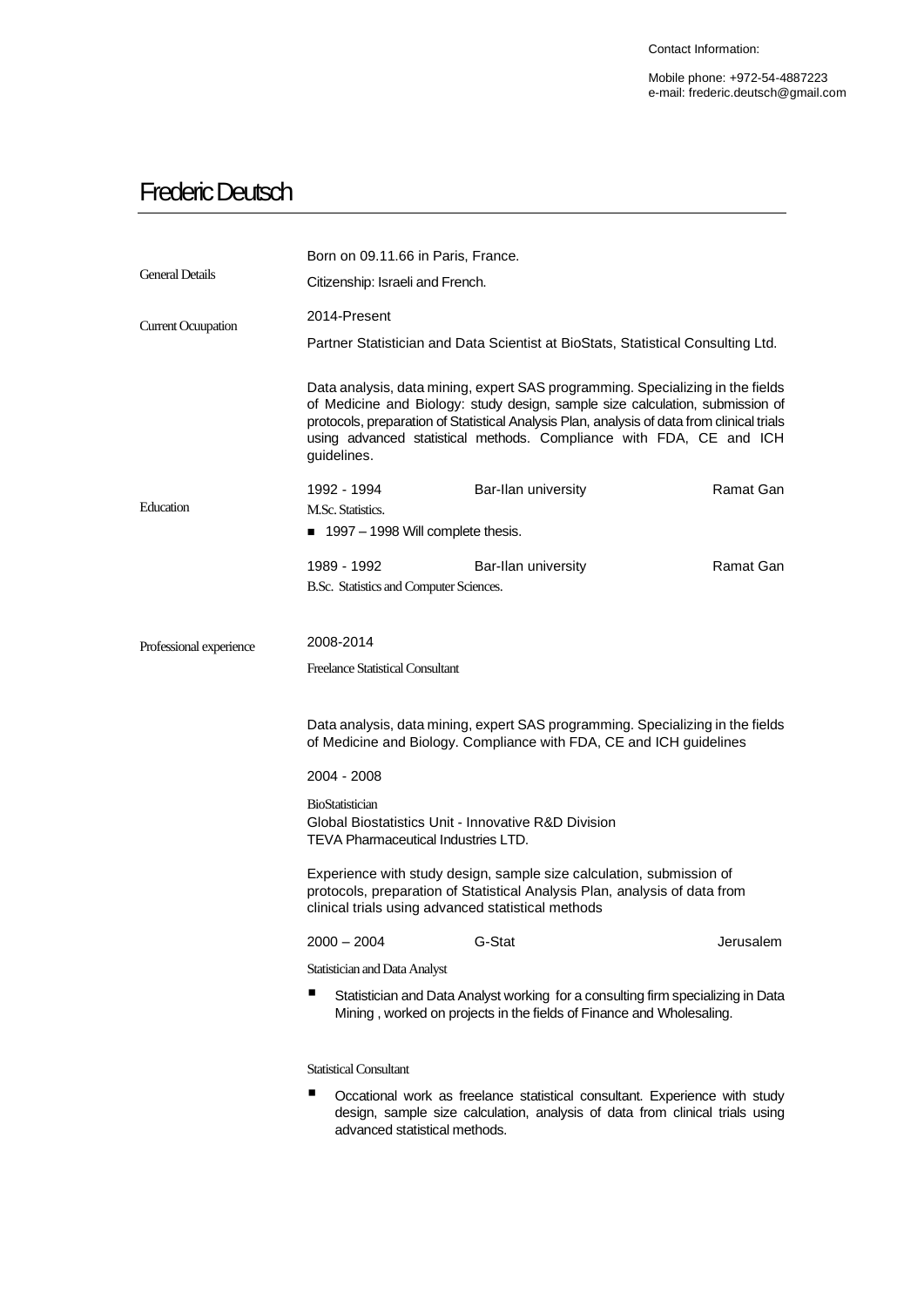|                                                             | 1998-1999<br>Assistant manager                                                                                                                                                                                                                                                                                                                                                                                                                                                                                                                                                                 | Sabor Kft.                                                                                                                                                                                                                                                                                                                        | Hungary   |  |
|-------------------------------------------------------------|------------------------------------------------------------------------------------------------------------------------------------------------------------------------------------------------------------------------------------------------------------------------------------------------------------------------------------------------------------------------------------------------------------------------------------------------------------------------------------------------------------------------------------------------------------------------------------------------|-----------------------------------------------------------------------------------------------------------------------------------------------------------------------------------------------------------------------------------------------------------------------------------------------------------------------------------|-----------|--|
|                                                             |                                                                                                                                                                                                                                                                                                                                                                                                                                                                                                                                                                                                | Assistant manager of an overseas investment management company.                                                                                                                                                                                                                                                                   |           |  |
|                                                             | 1998<br><b>Teaching Assistant</b>                                                                                                                                                                                                                                                                                                                                                                                                                                                                                                                                                              | <b>Bar-Ilan University</b>                                                                                                                                                                                                                                                                                                        | Ramat Gan |  |
|                                                             | <b>EXECUTED EXECUTE:</b> Lecturer of Simulation and Linear Programming<br>at Bar-Ilan University.                                                                                                                                                                                                                                                                                                                                                                                                                                                                                              |                                                                                                                                                                                                                                                                                                                                   |           |  |
|                                                             | 1995 - 1998<br>Statistician                                                                                                                                                                                                                                                                                                                                                                                                                                                                                                                                                                    | <b>Postal Authority</b>                                                                                                                                                                                                                                                                                                           | Jerusalem |  |
|                                                             | Statistician in the Economics department, in charge of the planning, execution,<br>and analysis of quality of service surveys.                                                                                                                                                                                                                                                                                                                                                                                                                                                                 |                                                                                                                                                                                                                                                                                                                                   |           |  |
|                                                             | 1994 - 1995<br>Statistician                                                                                                                                                                                                                                                                                                                                                                                                                                                                                                                                                                    | <b>Central Bureau of Statistics</b>                                                                                                                                                                                                                                                                                               | Jerusalem |  |
|                                                             | Devising population samples, sampling, computation of sample errors and the<br>treatment of fallout.                                                                                                                                                                                                                                                                                                                                                                                                                                                                                           |                                                                                                                                                                                                                                                                                                                                   |           |  |
|                                                             | 1992 - 1994<br><b>Teaching Assistant</b>                                                                                                                                                                                                                                                                                                                                                                                                                                                                                                                                                       | <b>Bar-Ilan University</b>                                                                                                                                                                                                                                                                                                        | Ramat Gan |  |
|                                                             | ■                                                                                                                                                                                                                                                                                                                                                                                                                                                                                                                                                                                              | Introduction to Probability and Statistics, Queuing Theory, Statistical Theory.                                                                                                                                                                                                                                                   |           |  |
| Languages                                                   |                                                                                                                                                                                                                                                                                                                                                                                                                                                                                                                                                                                                | French (mother tongue), Hebrew, English and basic Hungarian.                                                                                                                                                                                                                                                                      |           |  |
| Technical knowledge                                         | Programming Knowledge: SAS, Enterprise Miner, JMP, General SQL, SQL for<br>TERADATA, SPSS, C, Pascal, and Visual Basic for Applications.                                                                                                                                                                                                                                                                                                                                                                                                                                                       |                                                                                                                                                                                                                                                                                                                                   |           |  |
|                                                             | Operating systems: DOS, Windows and Unix.                                                                                                                                                                                                                                                                                                                                                                                                                                                                                                                                                      |                                                                                                                                                                                                                                                                                                                                   |           |  |
|                                                             | Software: Word, Excel, Access.                                                                                                                                                                                                                                                                                                                                                                                                                                                                                                                                                                 |                                                                                                                                                                                                                                                                                                                                   |           |  |
| Hobbies                                                     |                                                                                                                                                                                                                                                                                                                                                                                                                                                                                                                                                                                                | Archery, reading, listening to music and swimming.                                                                                                                                                                                                                                                                                |           |  |
| Publications as co-author or<br>mentioned in acknowledgment | Levkovitz, Y., Isserles, M., Padberg, F., Lisanby, S. H., Bystritsky, A., Xia,<br>G., Tendler, A., Daskalakis, Z. J., Winston, J. L., Dannon, P., Hafez, H.<br>M., Reti, I. M., Morales, O. G., Schlaepfer, T. E., Hollander, E., Berman,<br>J. A., Husain, M. M., Sofer, U., Stein, A., Adler, S., Deutsch, L., Deutsch,<br>F., Roth, Y., George, M. S. and Zangen, A. (2015), <i>Efficacy and safety</i><br>of deep transcranial magnetic stimulation for major depression: a<br>prospective multicenter randomized controlled trial. World<br>Psychiatry, 14: 64-73. doi: 10.1002/wps.20199 |                                                                                                                                                                                                                                                                                                                                   |           |  |
|                                                             | ٠                                                                                                                                                                                                                                                                                                                                                                                                                                                                                                                                                                                              | Isserles M, Rosenberg O, Dannon P, Levkovitz Y, Kotler M, Deutsch F,<br>Lerer B, Zangen A, Cognitive-emotional reactivation during deep<br>transcranial magnetic stimulation over the prefrontal cortex of<br>depressive patients affects antidepressant outcome; J Affect Disord.<br>2011 Feb; 128(3): 235-42. Epub 2010 Jul 21. |           |  |
|                                                             | ٠                                                                                                                                                                                                                                                                                                                                                                                                                                                                                                                                                                                              | Vollmer T, Panitch H, Bar-Or A, Dunn J, Freedman<br>SK, Campagnolo D, Deutsch F, Arnold DL, Glatiramer acetate after                                                                                                                                                                                                              | MS, Gazda |  |